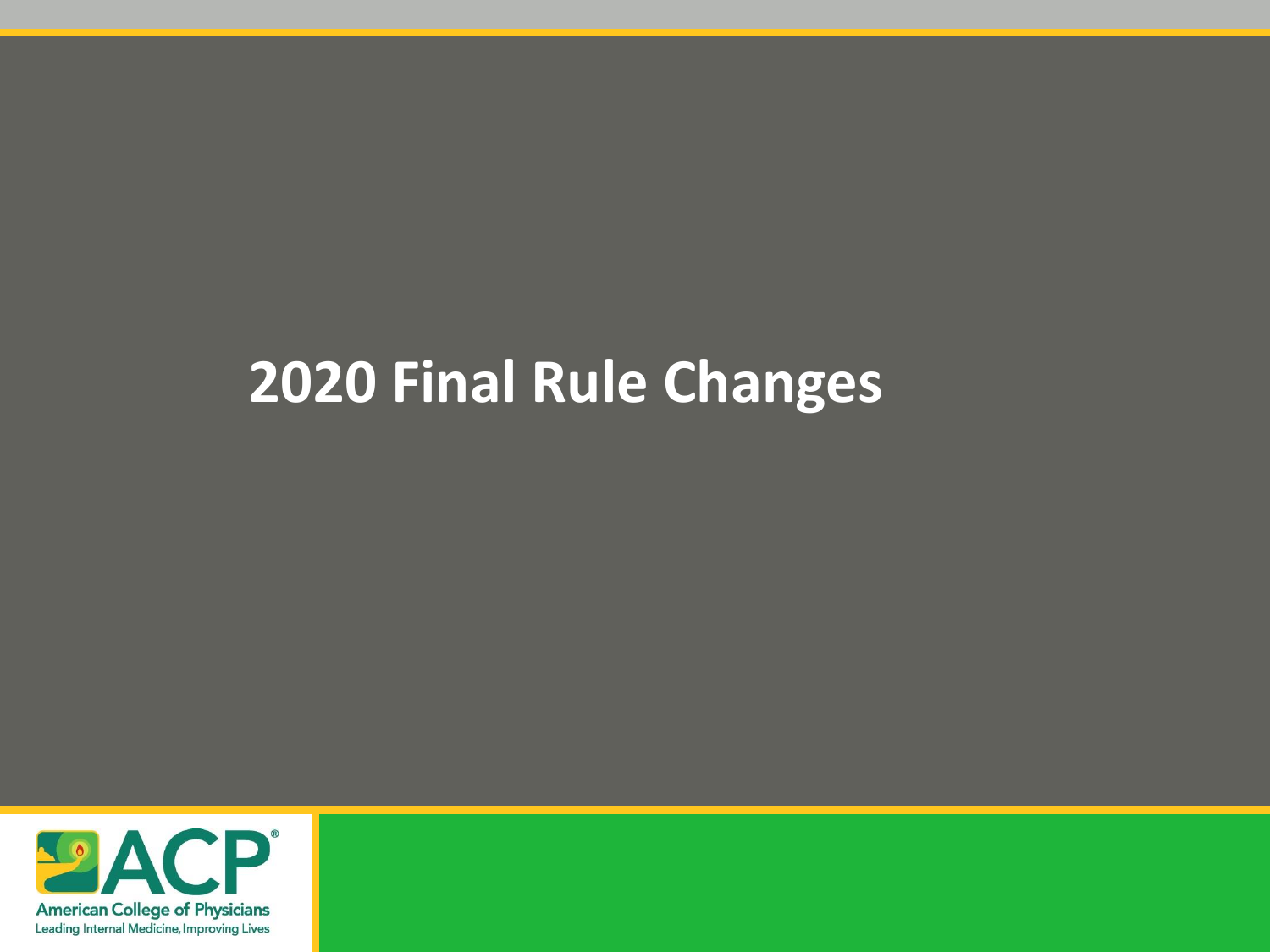## **2020 Changes finalized**

- The CY 2020 Medicare Physician Fee Schedule (PFS) conversion factor is \$36.09 (CY 2019 conversion factor was \$36.04).
- The conversion factor update of +0.14 percent reflects a budget neutrality adjustment for reductions in relative values for individual services in 2020.

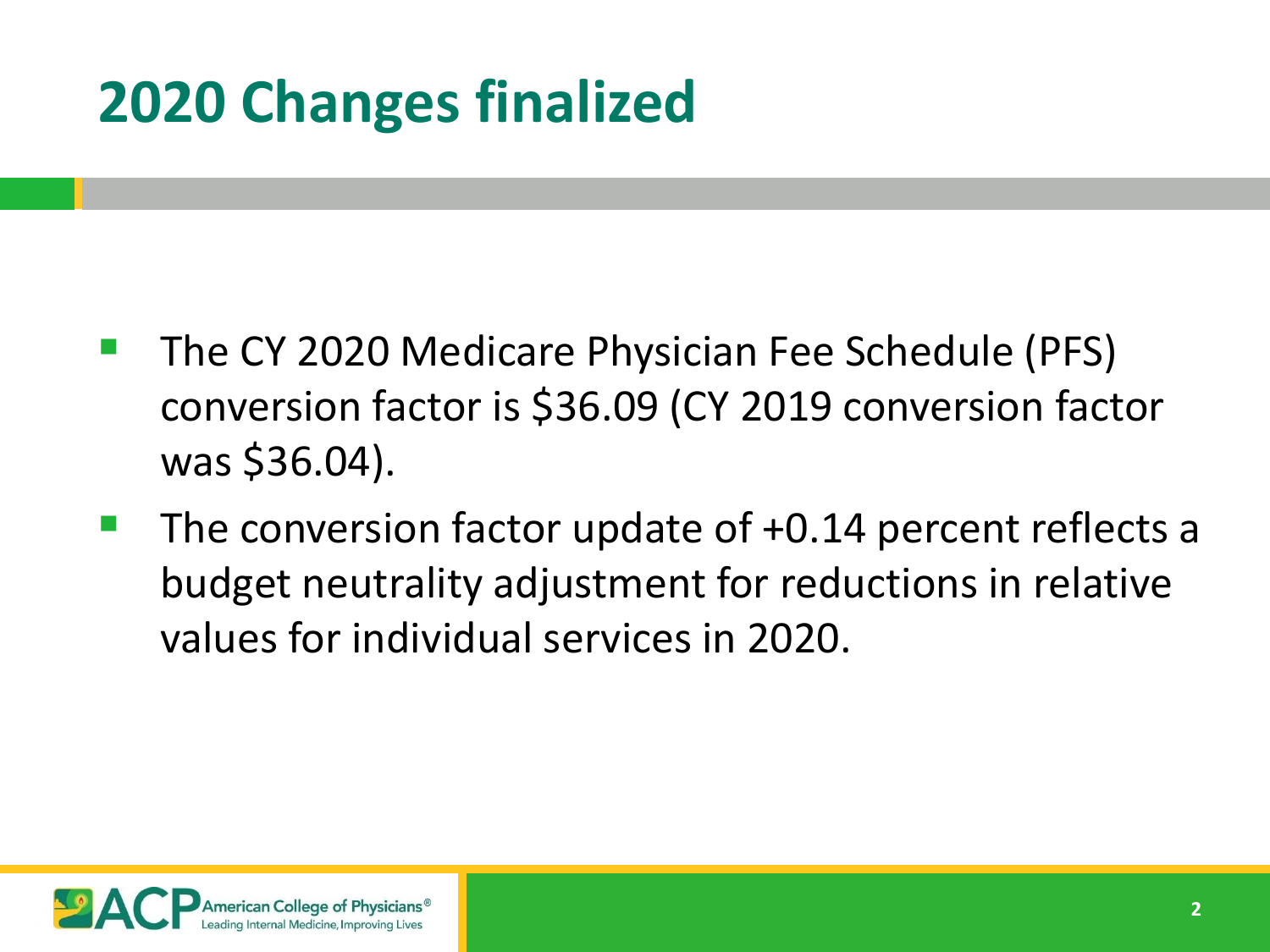#### Care Management Services

- Transitional Care Management
	- Payment increase in the work RVUs for this service (99495 to 2.36 and 99496 to 3.10)
	- Also allow separate reimbursement for services that are currently considered overlapping.

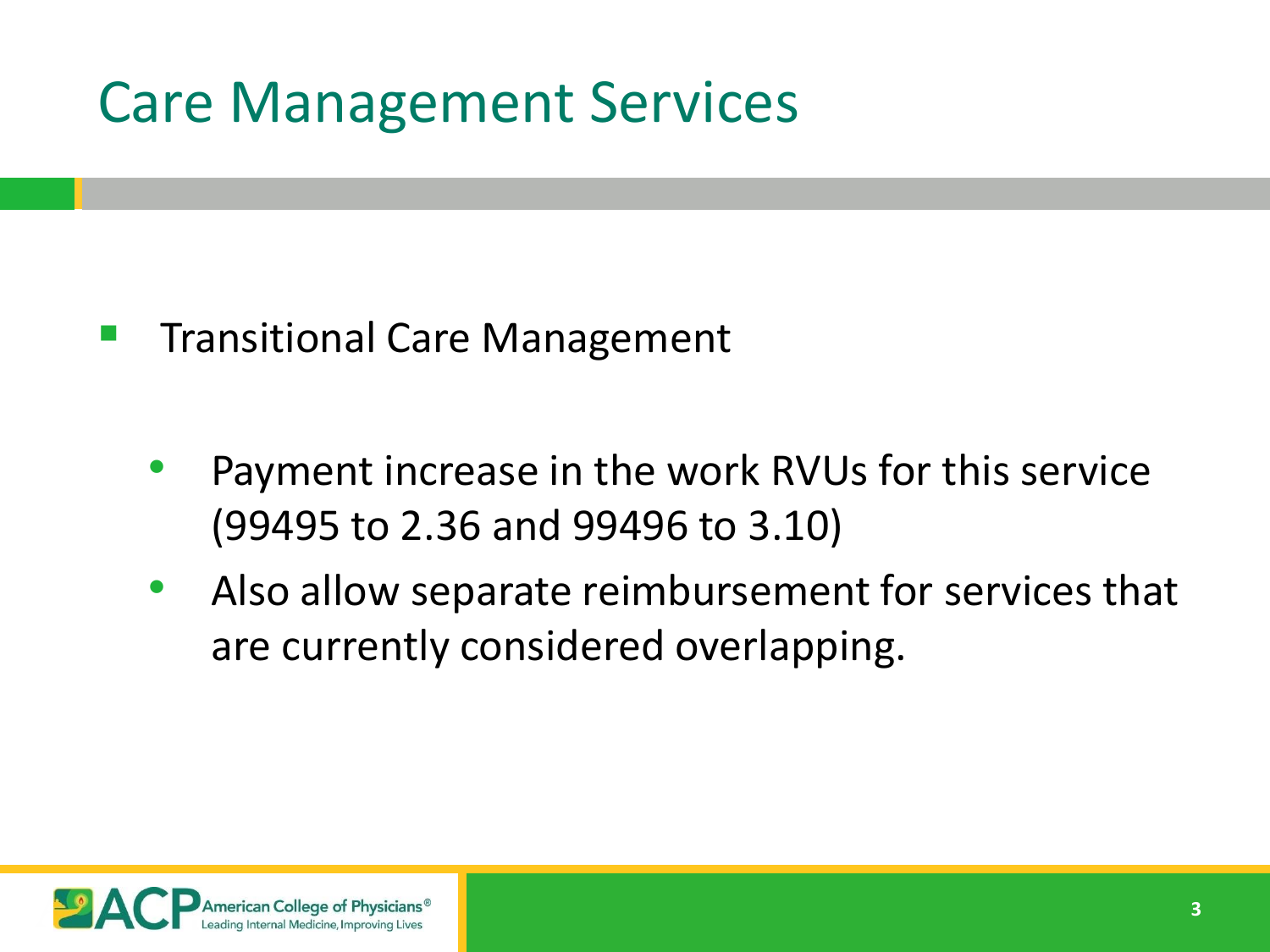### Care Management Services

#### Chronic Care Management

- A new add-on code(G2058 / wRVU 0.54) to reflect each additional 20 minutes of CCM services (2020).
- The agency finalized two new codes to report chronic care management services where the patient has just one chronic condition (principal care management) – G2064 / wRVU 1.45 & G2065 / wRVU 0.61(2020)

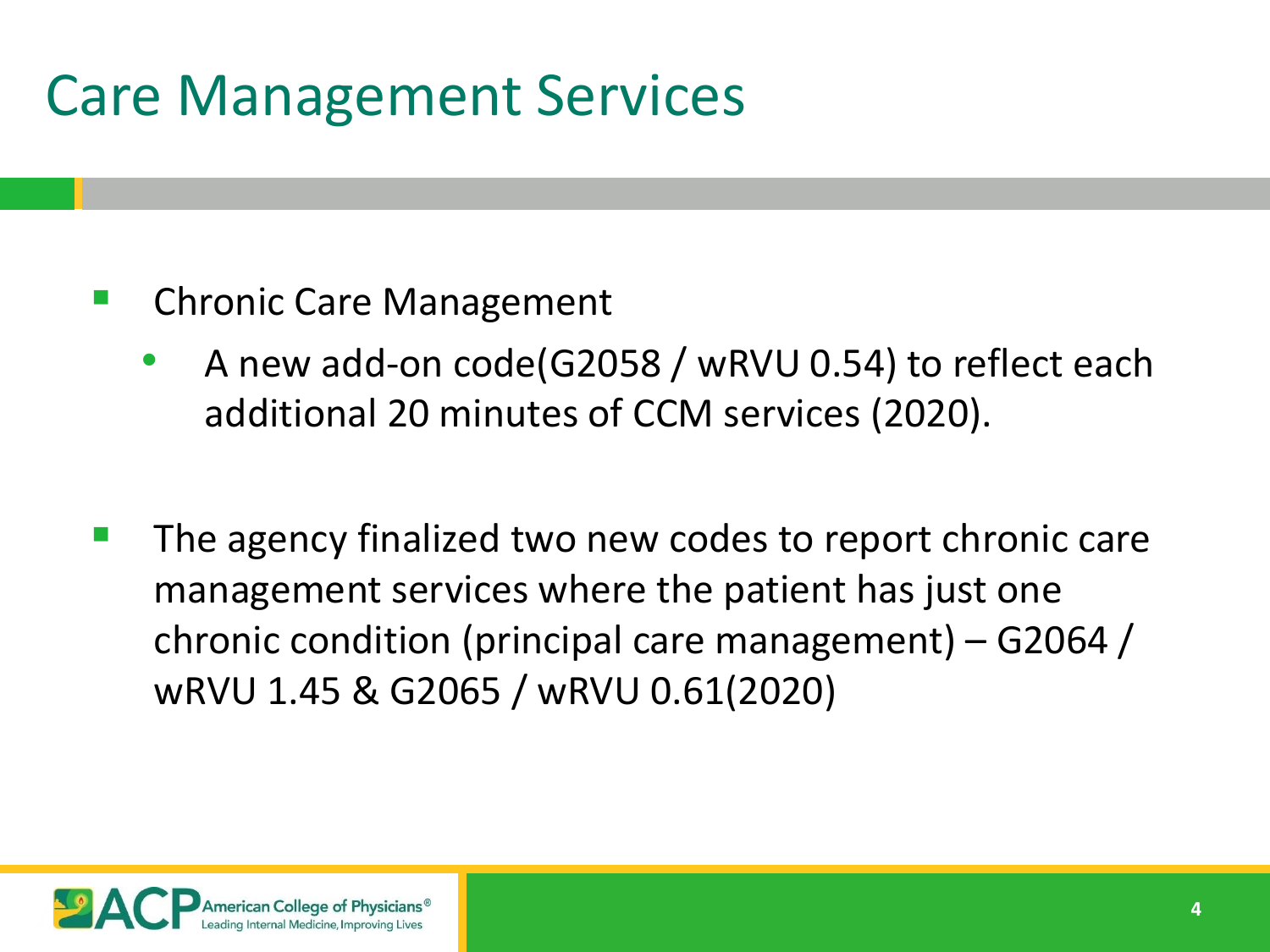# **2020 Changes finalized**

- CMS finalized new billing codes for 2020 to allow physicians to bill for opioid use disorder (OUD) treatment services in office-based settings
	- Office-based codes will be billable as telehealth codes, as well
- New codes for opioid treatment programs (OTPs), as well in response to the SUPPORT Act of 2018 (2020)
- The agency will maintain the CY 2019 national payment amount for immunization administration services for CY 2020 following concerns from ACP about patient access

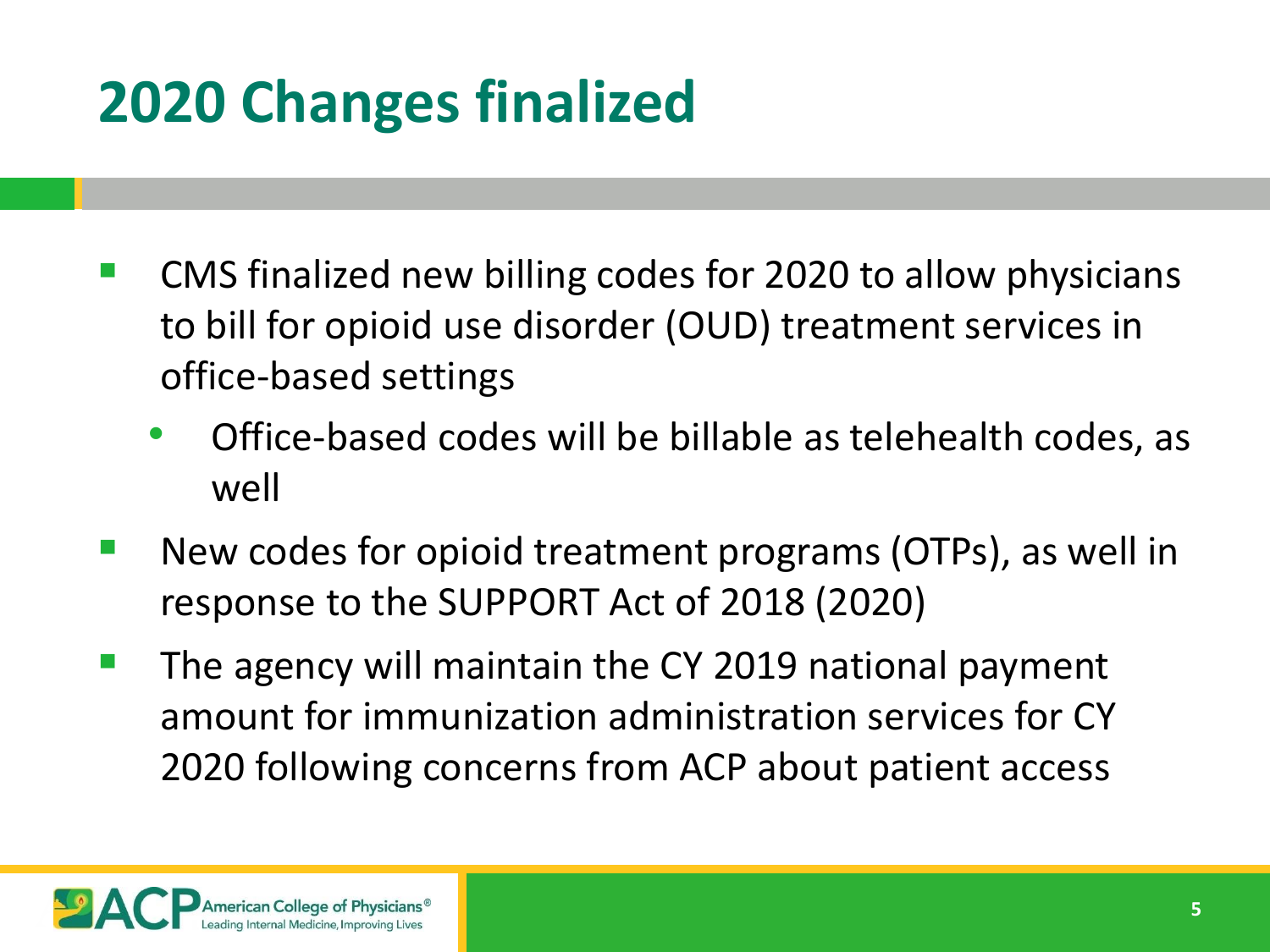#### **E/M Changes Finalized**

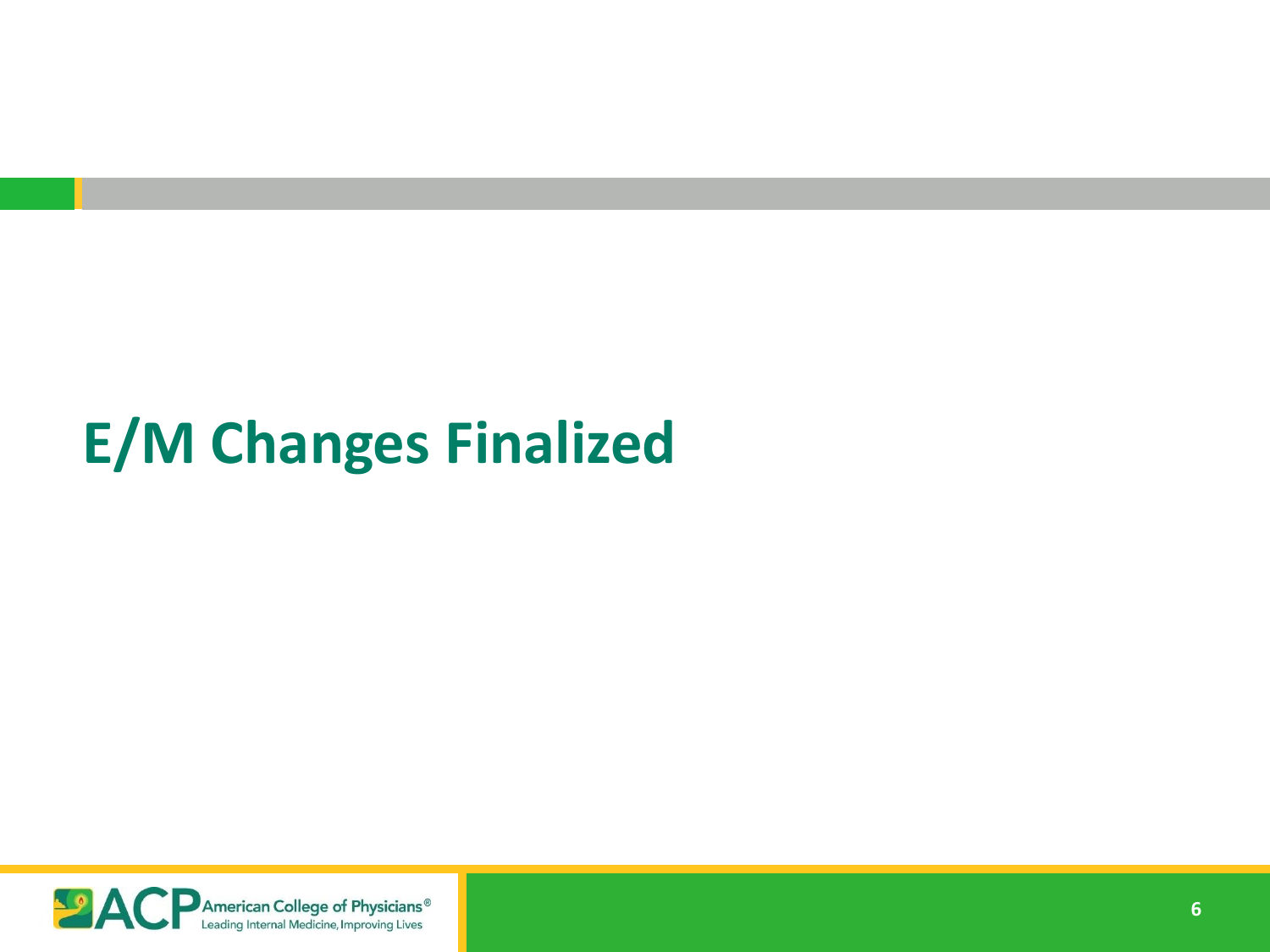### Background

 In November 2018, CMS released the 2019 Medicare Physician Payment Schedule Final Rule outlining a new E/M payment structure—including the blended payment rates for office based/outpatient E/M visit levels 2 through 4 and separate payment for level 5 office visits

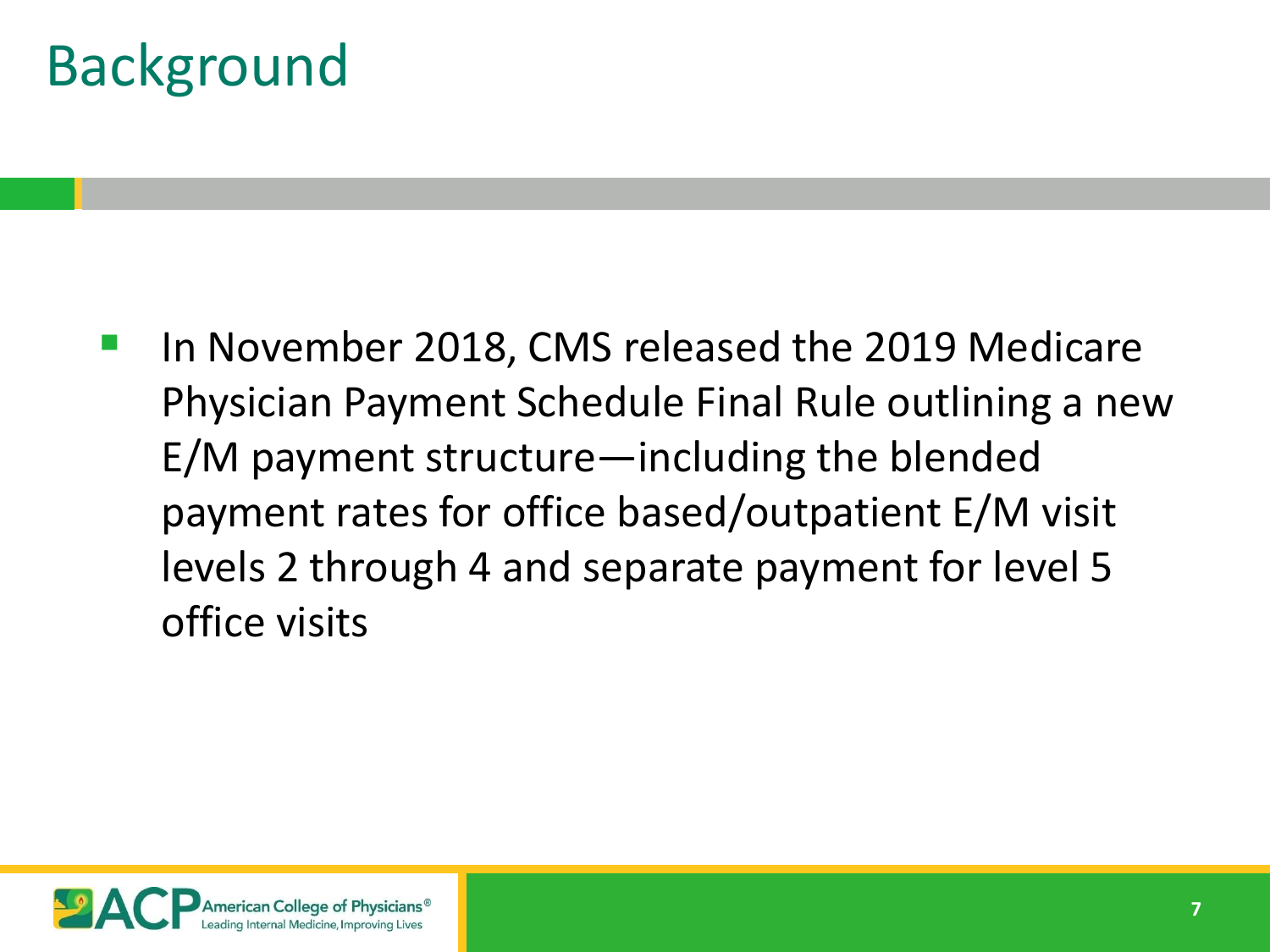#### Previous CMS Proposal:

|                        |                                         | <b>Current</b><br>(2018)<br><b>Payment</b><br><b>Amount</b> | <b>Revised Payment Amount***</b> |                                                                                     |                                                                                   |                                                                           |                                                                       |  |
|------------------------|-----------------------------------------|-------------------------------------------------------------|----------------------------------|-------------------------------------------------------------------------------------|-----------------------------------------------------------------------------------|---------------------------------------------------------------------------|-----------------------------------------------------------------------|--|
|                        | Complexity<br>Level under<br><b>CPT</b> | Visit Code<br>Alone*                                        | Visit Code<br>Alone<br>Payment   | Visit Code With<br><b>Either Primary</b><br>or specialized<br>care add-on<br>code** | Visit Code with<br>New Extended<br>Services Code<br>(Minutes<br>Required to Bill) | Visit with Both<br>Add-on and<br><b>Extended Services</b><br>Code Added** | <b>Current Prolonged</b><br>Code Added (Minutes<br>Required to Bill)* |  |
| <b>New</b><br>Patient  | Level 2                                 | \$76                                                        | \$130                            | \$143                                                                               | \$197<br>(at 38 minutes)                                                          | \$210                                                                     |                                                                       |  |
|                        | Level 3                                 | \$110                                                       |                                  |                                                                                     |                                                                                   |                                                                           |                                                                       |  |
|                        | Level 4                                 | \$167                                                       |                                  |                                                                                     |                                                                                   |                                                                           |                                                                       |  |
|                        | Level 5                                 | \$211                                                       | \$211                            |                                                                                     |                                                                                   |                                                                           | \$344<br>(at 90 minutes)                                              |  |
| Established<br>Patient | Level 2                                 | \$45                                                        | \$90                             | \$103                                                                               | \$157<br>(at 34 minutes)                                                          | \$170                                                                     |                                                                       |  |
|                        | Level 3                                 | \$74                                                        |                                  |                                                                                     |                                                                                   |                                                                           |                                                                       |  |
|                        | Level 4                                 | \$109                                                       |                                  |                                                                                     |                                                                                   |                                                                           |                                                                       |  |
|                        | Level 5                                 | \$148                                                       | \$148                            |                                                                                     |                                                                                   |                                                                           | \$281<br>(at 70 minutes)                                              |  |

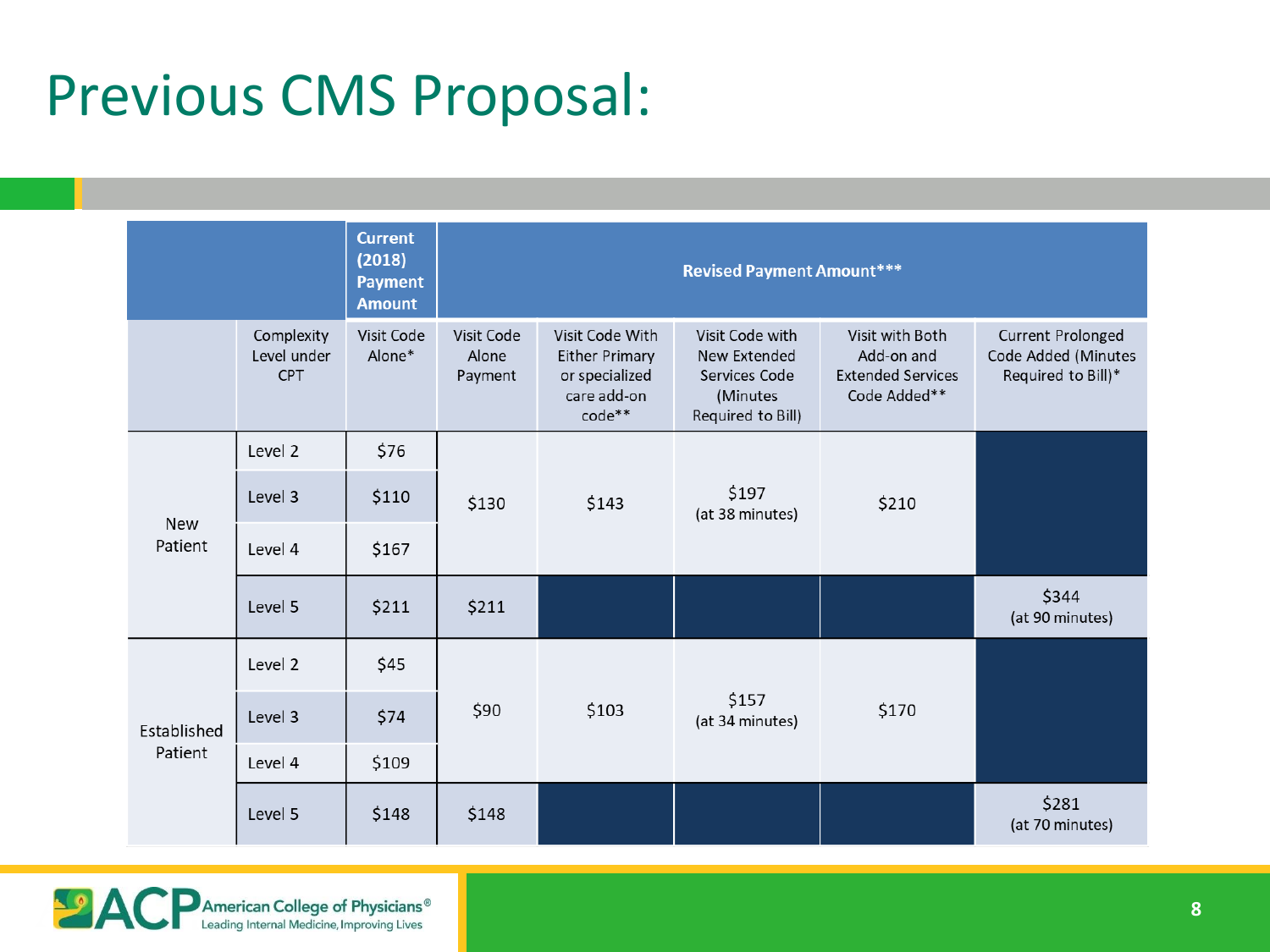# E/M Changes 2021

- ACP was a leader, along with several other health care societies, in pushing to improve payments for the historically undervalued E/M services.
- Retaining separate payment levels for each of the E/M codes, and revising the code definitions.

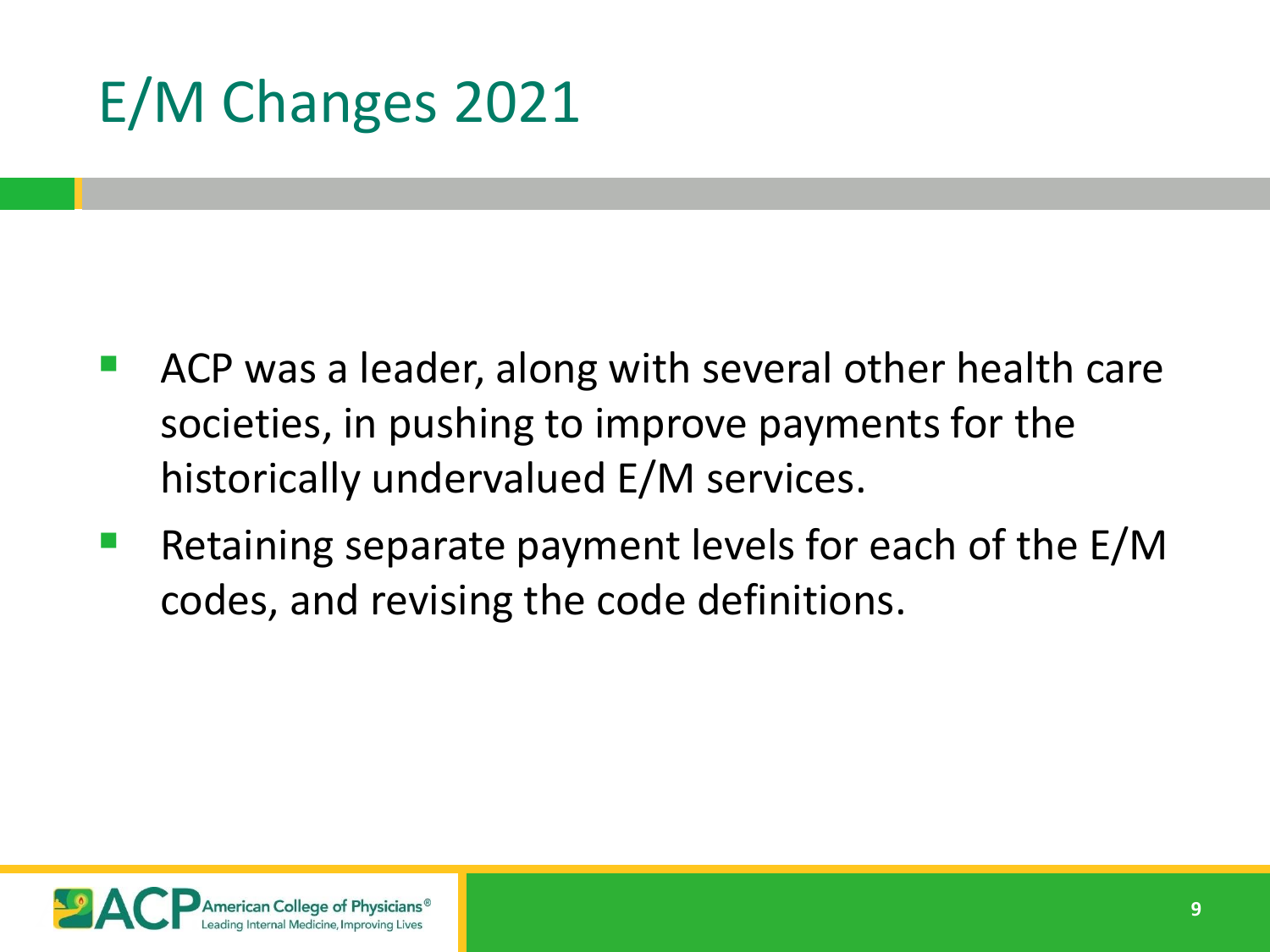# Finalized E/M wRVU Changes for 2021

| <b>CPT Code</b> | <b>Descriptor</b>                                                          | <b>Current Work RVU</b> | <b>New Work RVU</b> | <b>Work RVU</b><br><b>Increase</b> | <b>Total Time</b> |
|-----------------|----------------------------------------------------------------------------|-------------------------|---------------------|------------------------------------|-------------------|
| 99202           | New Pt, straightforward medical decision<br>making, 15-29 min day of visit | 0.93                    | 0.93                | 0%                                 | 22 minutes        |
| 99203           | New Pt, low level medical decision making, 30-44<br>min day of visit       | 1.42                    | 1.60                | 13%                                | 40 minutes        |
| 99204           | New Pt, moderate level medical decision making,<br>45-59 min day of visit  | 2.43                    | 2.60                | 7%                                 | 60 minutes        |
| 99205           | New Pt, high level medical decision making, 60-<br>74 min day of visit     | 3.17                    | 3.50                | 10%                                | 85 minutes        |
|                 |                                                                            |                         |                     |                                    |                   |
| 99211           | <b>Est Pt, Supervision</b>                                                 | 0.18                    | 0.18                | 0%                                 | 7 minutes         |
| 99212           | Est Pt, straightforward medical decision making,<br>10-19 min day of visit | 0.48                    | 0.70                | 46%                                | 18 minutes        |
| 99213           | Est Pt, low level medical decision making, 20-29<br>min day of visit       | 0.97                    | 1.30                | 34%                                | 30 minutes        |
| 99214           | Est Pt, moderate level medical decision making,<br>30-39 min day of visit  | 1.50                    | 1.92                | 28%                                | 49 minutes        |
| 99215           | Est Pt, high level medical decision making, 40-54<br>min day of visit      | 2.11                    | 2.80                | 32.8%                              | 70 minutes        |
|                 |                                                                            |                         |                     |                                    |                   |
| <b>99XXX</b>    | Prolonged visit new/est pt, add'l 15 min                                   |                         | 0.61                | <b>New</b>                         | 15 minutes        |